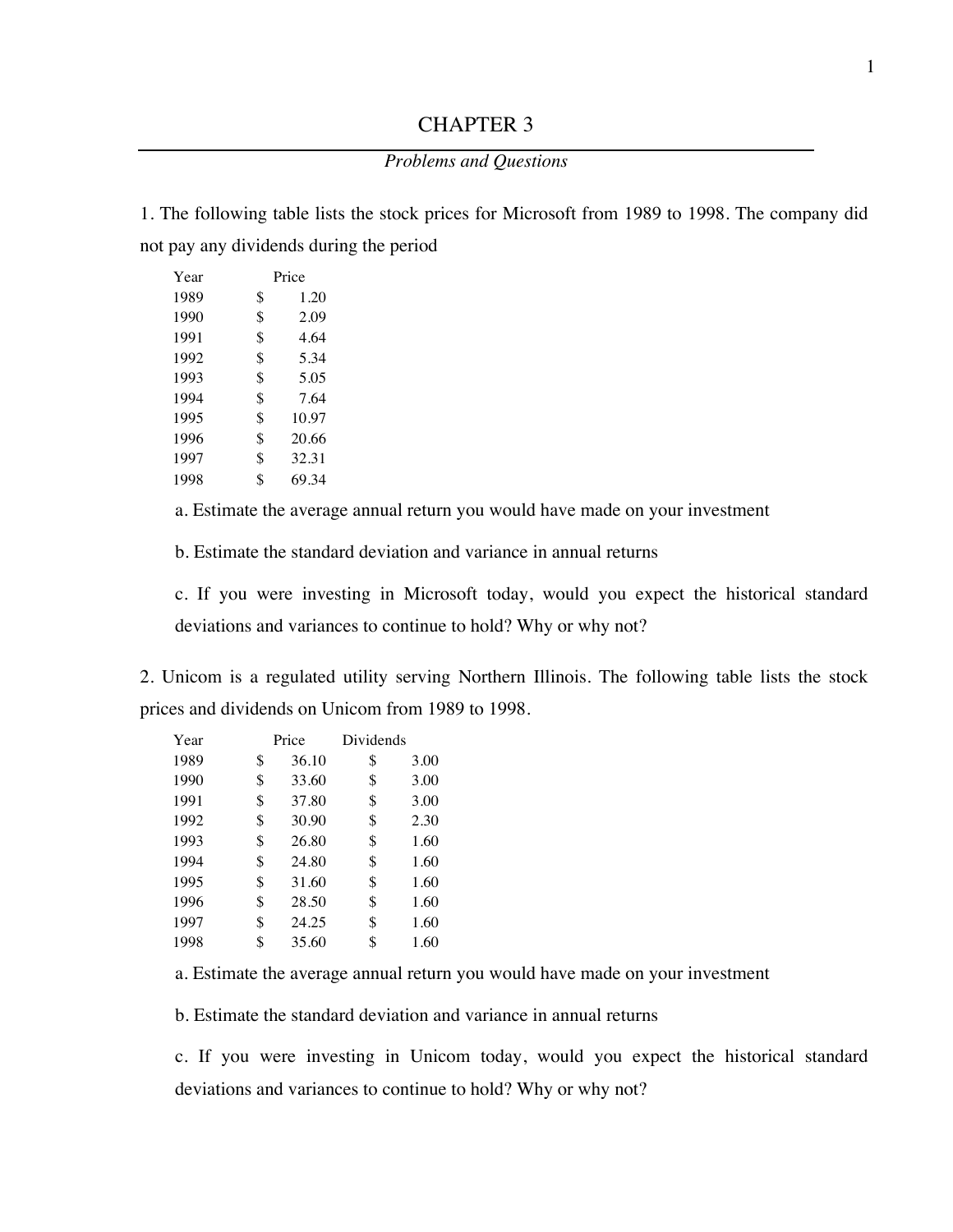3. The following table summarizes the annual returns you would have made on two companies – Scientific Atlanta, a satellite and data equipment manufacturer, and AT&T, the telecomm giant, from 1988 to 1998.

| Year | Scientific Atltanta | AT&T     |
|------|---------------------|----------|
| 1989 | 80.95%              | 58.26%   |
| 1990 | -47.37%             | -33.79%  |
| 1991 | 31%                 | 29.88%   |
| 1992 | 132.44%             | 30.35%   |
| 1993 | 32.02%              | 2.94%    |
| 1994 | 25.37%              | $-4.29%$ |
| 1995 | $-28.57%$           | 28.86%   |
| 1996 | 0.00%               | $-6.36%$ |
| 1997 | 11.67%              | 48.64%   |
| 1998 | 36.19%              | 23.55%   |

a. Estimate the average and standard deviation in annual returns in each company

b. Estimate the covariance and correlation in returns between the two companies

c. Estimate the variance of a portfolio composed, in equal parts, of the two investments

4. You are in a world where there are only two assets, gold and stocks. You are interested in investing your money in one, the other or both assets. Consequently you collect the following data on the returns on the two assets over the last six years.

|                    | Gold  | <b>Stock Market</b> |
|--------------------|-------|---------------------|
| Average return     | $8\%$ | 20%                 |
| Standard deviation | 25%   | 22%                 |
| Correlation        | - 4   |                     |

a. If you were constrained to pick just one, which one would you choose?

b. A friend argues that this is wrong. He says that you are ignoring the big payoffs that you can get on gold. How would you go about alleviating his concern?

c. How would a portfolio composed of equal proportions in gold and stocks do in terms of mean and variance?

d. You now learn that GPEC (a cartel of gold-producing countries) is going to vary the amount of gold it produces with stock prices in the US. (GPEC will produce less gold when stock markets are up and more when it is down.) What effect will this have on your portfolios? Explain.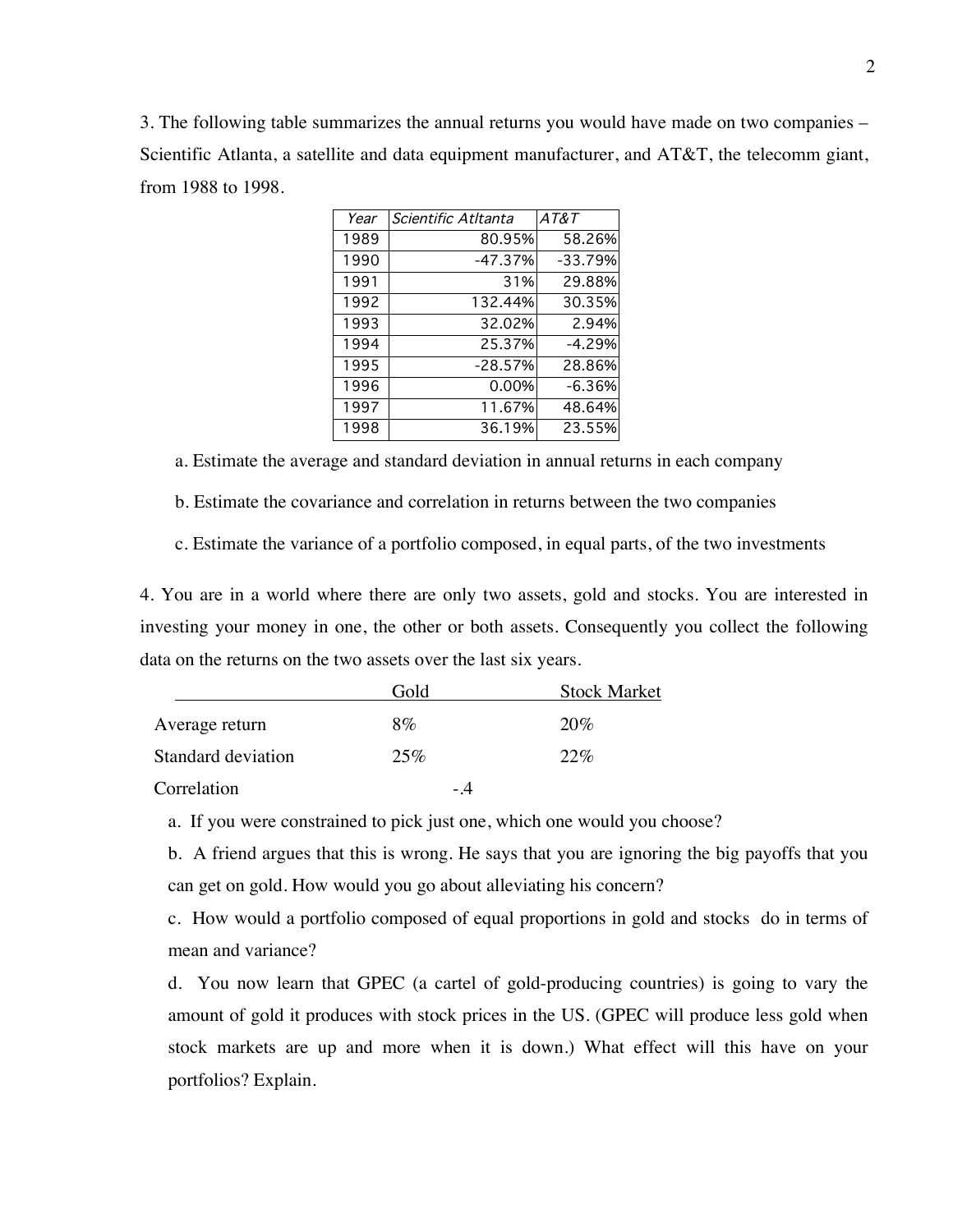5. You are interested in creating a portfolio of two stocks – Coca Cola and Texas Utilities. Over the last decade, an investment in Coca Cola stock would have earned an average annual return of 25%, with a standard deviation in returns of 36%. An investment in Texas Utilities stock would have earned an average annual return of 12%, with a standard deviation of 22%. The correlation in returns across the two stocks is 0.28.

a. Assuming that the average and standard deviation, estimated using past returns, will continue to hold in the future, estimate the average returns and standard deviation of a portfolio composed 60% of Coca Cola and 40% of Texas Utilities stock.

b. Estimate the minimum variance portfolio.

c. Now assume that Coca Cola's international diversification will reduce the correlation to 0.20, while increasing Coca Cola's standard deviation in returns to 45%. Assuming all of the other numbers remain unchanged, answer (a) and (b).

6. Assume that you have half your money invested in Times Mirror, the media company, and the other half invested in Unilever, the consumer product giant. The expected returns and standard deviations on the two investments are summarized below:

|                           | Times Mirror | Unilever |
|---------------------------|--------------|----------|
| <b>Expected Return</b>    | $14\%$       | 18%      |
| <b>Standard Deviation</b> | 25%          | 40%      |

Estimate the variance of the portfolio as a function of the correlation coefficient (Start with –1 and increase the correlation to  $+1$  in 0.2 increments).

7. You have been asked to analyze the standard deviation of a portfolio composed of the following three assets:

| Investment         | <b>Expected Return</b> | <b>Standard Deviation</b> |
|--------------------|------------------------|---------------------------|
| Sony Corporation   | $11\%$                 | 23%                       |
| Tesoro Petroleum   | $9\%$                  | 27%                       |
| Storage Technology | $16\%$                 | $50\%$                    |

You have also been provided with the correlations across these three investments:

|        | Sony    | Tesoro  | Storage Tech |
|--------|---------|---------|--------------|
| Sony   | 1.00    | $-0.15$ | 0.20         |
| Tesoro | $-0.15$ | 1.00    | $-0.25$      |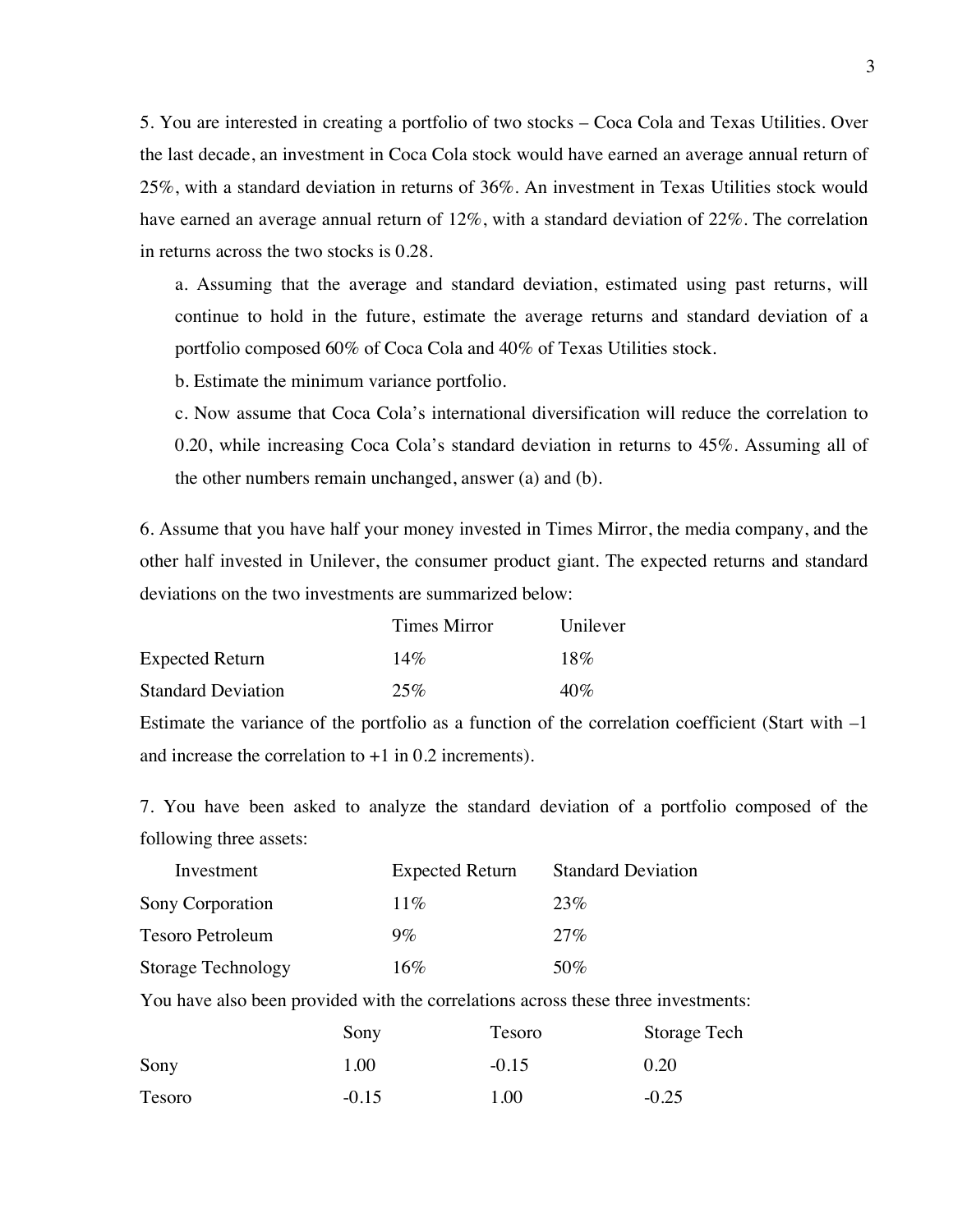Storage Tech 0.20 -0.25 1.00 Estimate the variance of a portfolio, equally weighted across all three assets.

8. You have been asked to estimate a Markowitz portfolio across a universe of 1250 assets.

- a. How many expected returns and variances would you need to compute?
- b. How many covariances would you need to compute to obtain Markowitz portfolios?

9. Assume that the average variance of return for an individual security is 50 and that the average covariance is 10. What is the expected variance of a portfolio of 5, 10, 20, 50 and 100 securities. How many securities need to be held before the risk of a portfolio is only 10% more than the minimum?

10. Assume you have all your wealth (a million dollars) invested in the Vanguard 500 index fund, and that you expect to earn an annual return of 12%, with a standard deviation in returns of 25%. Since you have become more risk averse, you decide to shift \$ 200,000 from the Vanguard 500 index fund to treasury bills. The T.bill rate is 5%. Estimate the expected return and standard deviation of your new portfolio.

11. Every investor in the capital asset pricing model owns a combination of the market portfolio and a riskless asset. Assume that the standard deviation of the market portfolio is 30%, and that the expected return on the portfolio is 15%. What proportion of the following investor's wealth would you suggest investing in the market portfolio and what proportion in the riskless asset? (The riskless asset has an expected return of 5%)

- a. an investor who desires a portfolio with no standard deviation
- b. an investor who desires a portfolio with a standard deviation of 15%
- c. an investor who desires a portfolio with a standard deviation of 30%
- d. an investor who desires a portfolio with a standard deviation of 45%
- e. an investor who desires a portfolio with an expected return of 12%

12. The following table lists returns on the market portfolio and on Microsoft, each year from 1989 to 1998.

| Year | Microsoft | Market Portfolio |
|------|-----------|------------------|
| 1989 | 80.95%    | 31.49%           |
| 1990 | -47.37%   | $-3.17%$         |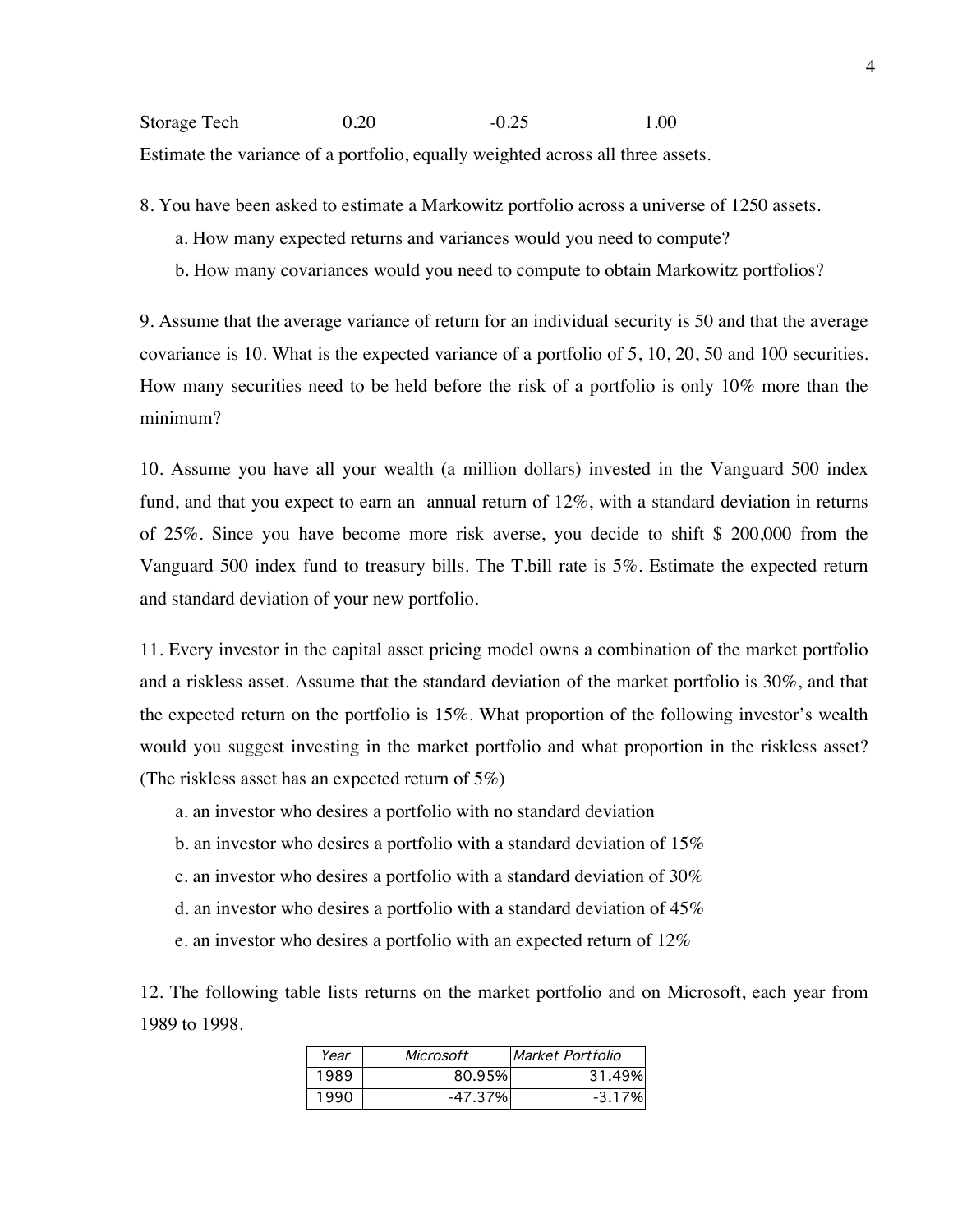| 1991 | 31%       | 30.57% |
|------|-----------|--------|
| 1992 | 132.44%   | 7.58%  |
| 1993 | 32.02%    | 10.36% |
| 1994 | 25.37%    | 2.55%  |
| 1995 | $-28.57%$ | 37.57% |
| 1996 | 0.00%     | 22.68% |
| 1997 | 11.67%    | 33.10% |
| 1998 | 36.19%    | 28.32% |

a. Estimate the covariance in returns between Microsoft and the market portfolio

b. Estimate the variances in returns on both investments

c. Estimate the beta for Microsoft

13. United Airlines has a beta of 1.50. The standard deviation in the market portfolio is 22% and United Airlines has a standard deviation of 66%

a. Estimate the correlation between United Airlines and the market portfolio.

b. What proportion of United Airlines' risk is market risk?

14. You are using the arbitrage pricing model to estimate the expected return on Bethlehem Steel, and have derived the following estimates for the factor betas and risk premia:

| Factor         | Beta | <b>Risk Premia</b> |
|----------------|------|--------------------|
|                | 1.2  | 2.5%               |
| 2              | 0.6  | 1.5%               |
| 3              | 1.5  | 1.0%               |
| $\overline{4}$ | 2.2  | $0.8\%$            |
| 5              | 0.5  | 1.2%               |

a. Which risk factor is Bethlehem Steel most exposed to? Is there any way, within the arbitrage pricing model, to identify the risk factor?

b. If the riskfree rate is 5%, estimate the expected return on Bethlehem Steel

c. Now assume that the beta in the capital asset pricing model for Bethlehem Steel is 1.1, and that the risk premium for the market portfolio is 5%. Estimate the expected return, using the CAPM.

d. Why are the expected returns different using the two models?